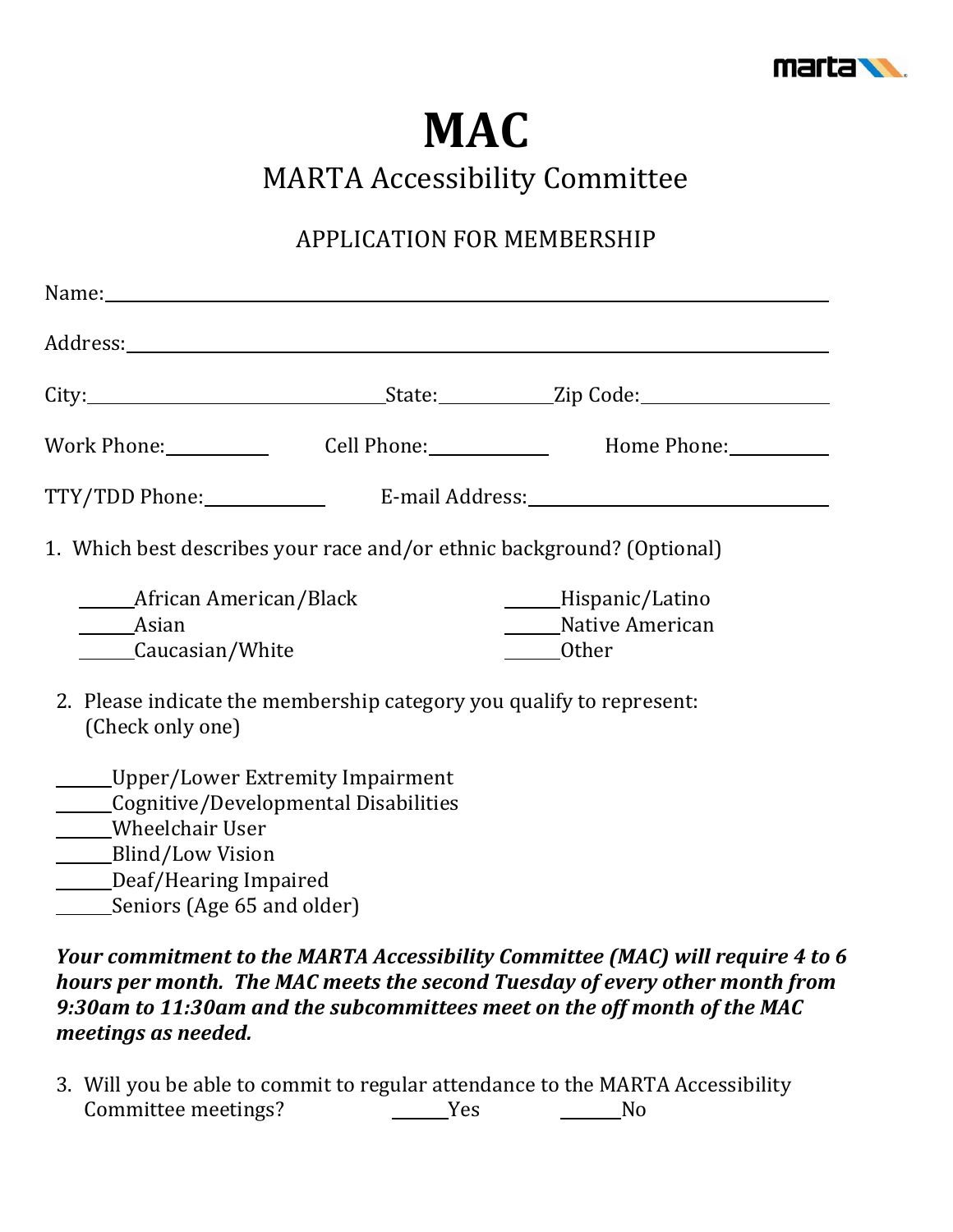

4. What is the highest level of education have you completed?

| High School      | GED      | Some College  |
|------------------|----------|---------------|
| Four Year Degree | Graduate | Post Graduate |

5. Please list any training, education and experience you have related to persons with disabilities, public transportation and/or accessibility issues.

| 6. Are you a MARTA rider? ______Yes ______No                                                                              |                                                                                                                         |  |
|---------------------------------------------------------------------------------------------------------------------------|-------------------------------------------------------------------------------------------------------------------------|--|
| If yes, in an average week, how many times do you ride?                                                                   |                                                                                                                         |  |
| ______MARTA Rail Times per week:_____________                                                                             |                                                                                                                         |  |
| MARTA Bus Times per week:                                                                                                 |                                                                                                                         |  |
| MARTA Mobility Times per week:                                                                                            |                                                                                                                         |  |
|                                                                                                                           | Have you ridden any other public transit system within the past 12 months?<br>Yes No If Yes, which systems:             |  |
| contract with MARTA?                                                                                                      | 7. Are you or a member of your family a party to either a lawsuit against MARTA or a<br>and the Second Yes<br><u>No</u> |  |
| 8. How would you describe the role and function of the American with Disabilities Act as<br>it relates to Public Transit? |                                                                                                                         |  |
|                                                                                                                           |                                                                                                                         |  |
|                                                                                                                           |                                                                                                                         |  |
|                                                                                                                           |                                                                                                                         |  |
|                                                                                                                           |                                                                                                                         |  |

9. Please provide up to 5 examples of how your interest in transit and community service can help to strengthen the links between MARTA and its riders.